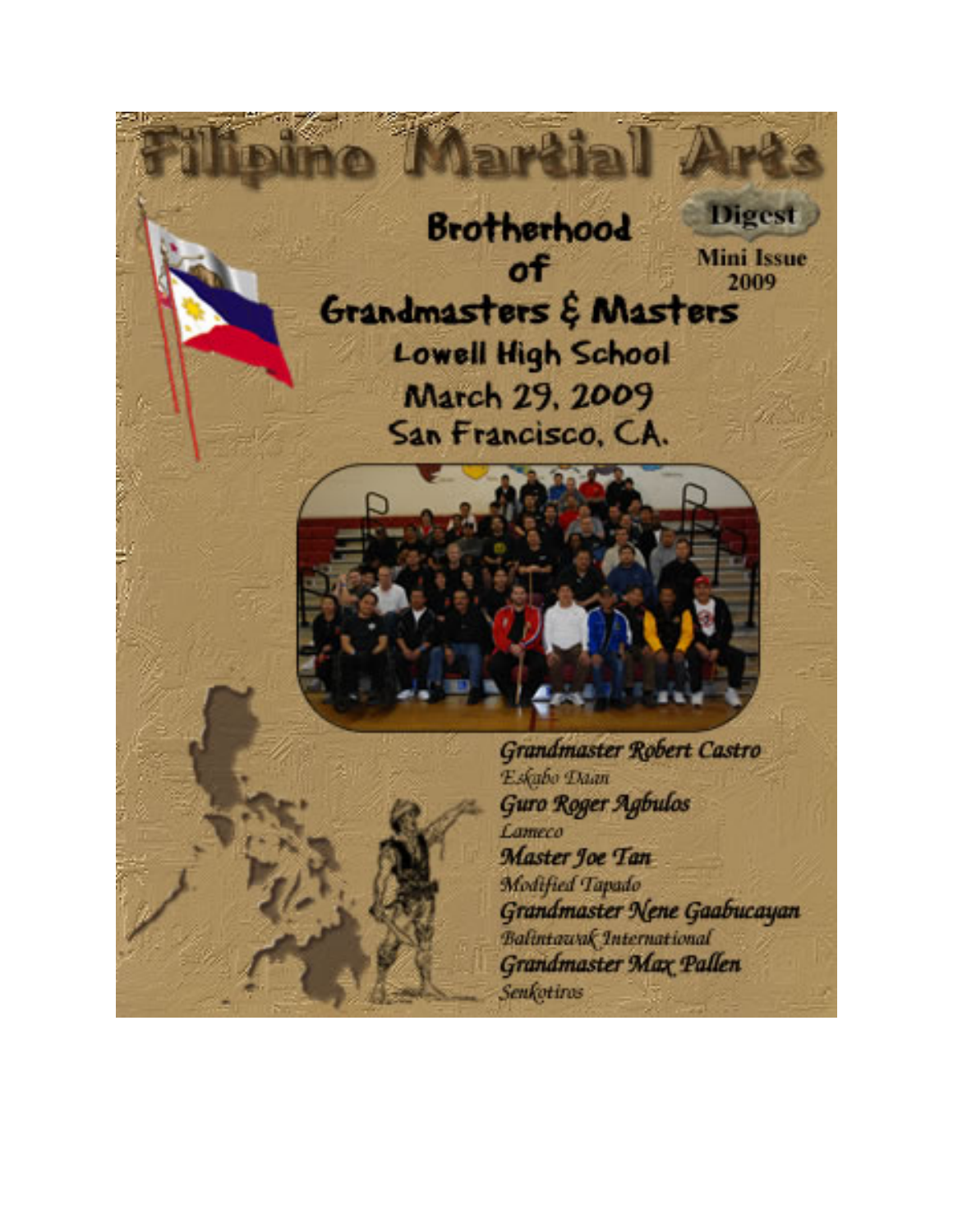**Publisher**  Steven K. Dowd

#### **Contributing Writers**

Rick Mitchell Grandmaster Robert Castro Master Joe Tan Mike Giron Emil Bautista

**Contents [From the Publishers Desk](#page-2-0)  [On the Road to Brotherhood Within the Filipino Martial Arts](#page-3-0)  [Some Final Comments](#page-12-0)  [Instructors and Demonstrators](#page-13-0)  [Lowell High School](#page-14-0)**

> Filipino Martial Arts Digest is published and distributed by: FMAdigest 1297 Eider Circle Fallon, Nevada 89406 Visit us on the World Wide Web: **[www.fmadigest.com](http://www.fmadigest.com/)**

The FMAdigest is published quarterly. Each issue features practitioners of martial arts and other internal arts of the Philippines. Other features include historical, theoretical and technical articles; reflections, Filipino martial arts, healing arts and other related subjects.

The ideas and opinions expressed in this digest are those of the authors or instructors being interviewed and are not necessarily the views of the publisher or editor.

We solicit comments and/or suggestions. Articles are also welcome.

The authors and publisher of this digest are not responsible for any injury, which may result from following the instructions contained in the digest. Before embarking on any of the physical activates described in the digest, the reader should consult his or her physician for advice regarding their individual suitability for performing such activity.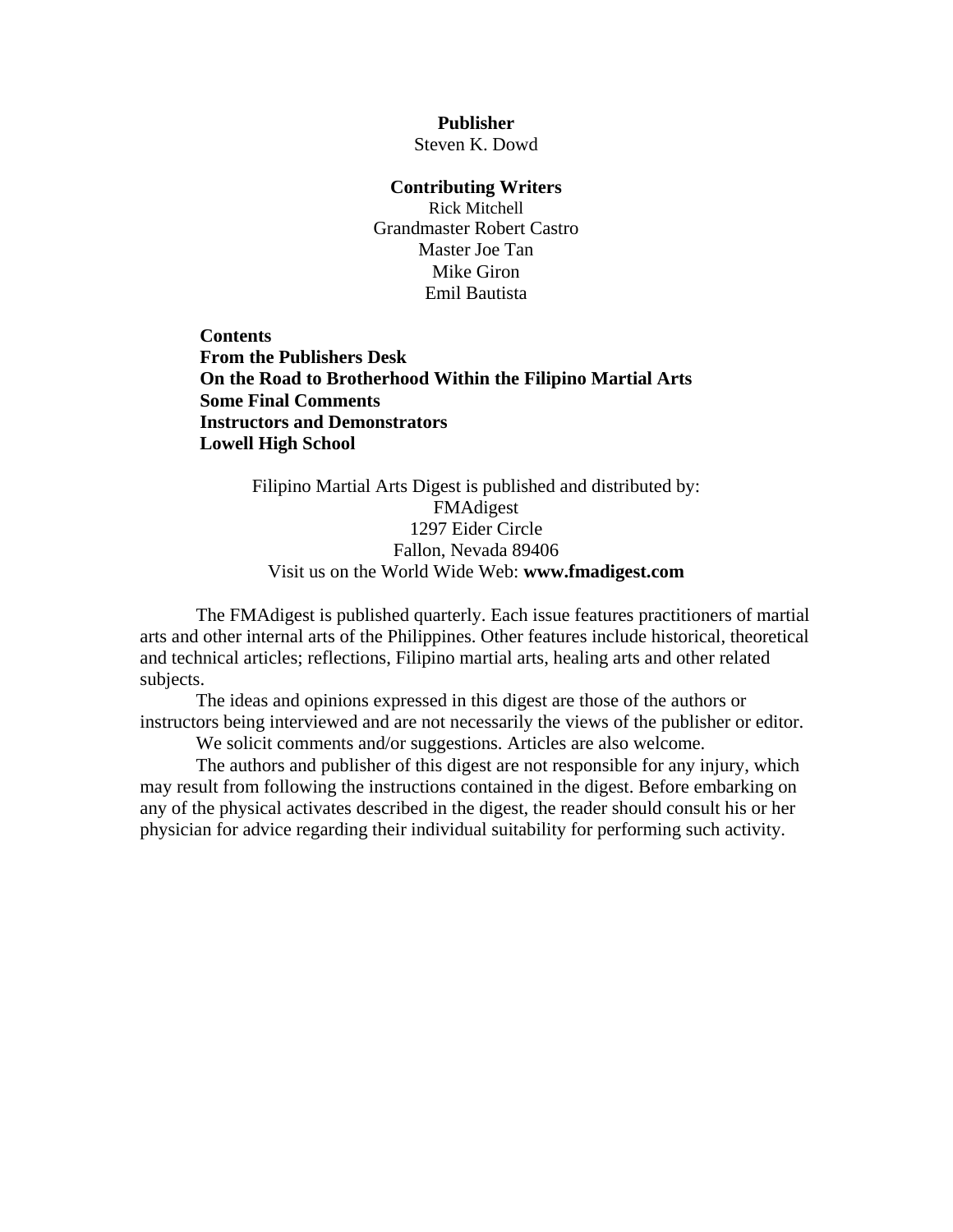# <span id="page-2-0"></span>**From the Publishers Desk**

#### **Kumusta**

This event was for sure another one of Grandmaster Robert Castro's spectacular gettogethers. Known in the past for putting together talented practitioners to share their arts, this is no exception. With a line-up of Grandmaster Pallen, Grandmaster Nene Gaabucayan, Master Joe Tan, and Guro Roger Agbulos and then adding the following practitioners, Grandmaster Mike Giron, Master Carlito Bonjoc, and Grandmaster Emil Bautista from KAJUKENBO demonstrating their arts. This was a wide variety of talent to share with anyone interested in adding to their arsenal of knowledge.

Sounded like the opening of the seminar was memorable with Eskabo Daan taking the floor to the beat of the drums with a demonstration, and then Grandmaster Castro continuing with a demonstration of his skills, then without a missed beat continued with the seminar welcoming the practitioners and explaining in detail how one can take the Filipino martial arts and use it to better themselves and bond the different Filipino martial arts and show camaraderie, unification, and brotherhood.

Written by Rick Mitchell, who gives his accounting of the event as he experienced it from arriving to departing, with just a little addition from the practitioners themselves, added a little more in-depth perspective to what they were teaching. And then of course a few comments from the instructors themselves.

Yes this was a very good event. And as I know Grandmaster Castro another is being thought of at the moment to top this one. Let's wait and see what he comes up with next, and be sure to not miss it.



#### **Maraming Salamat Po**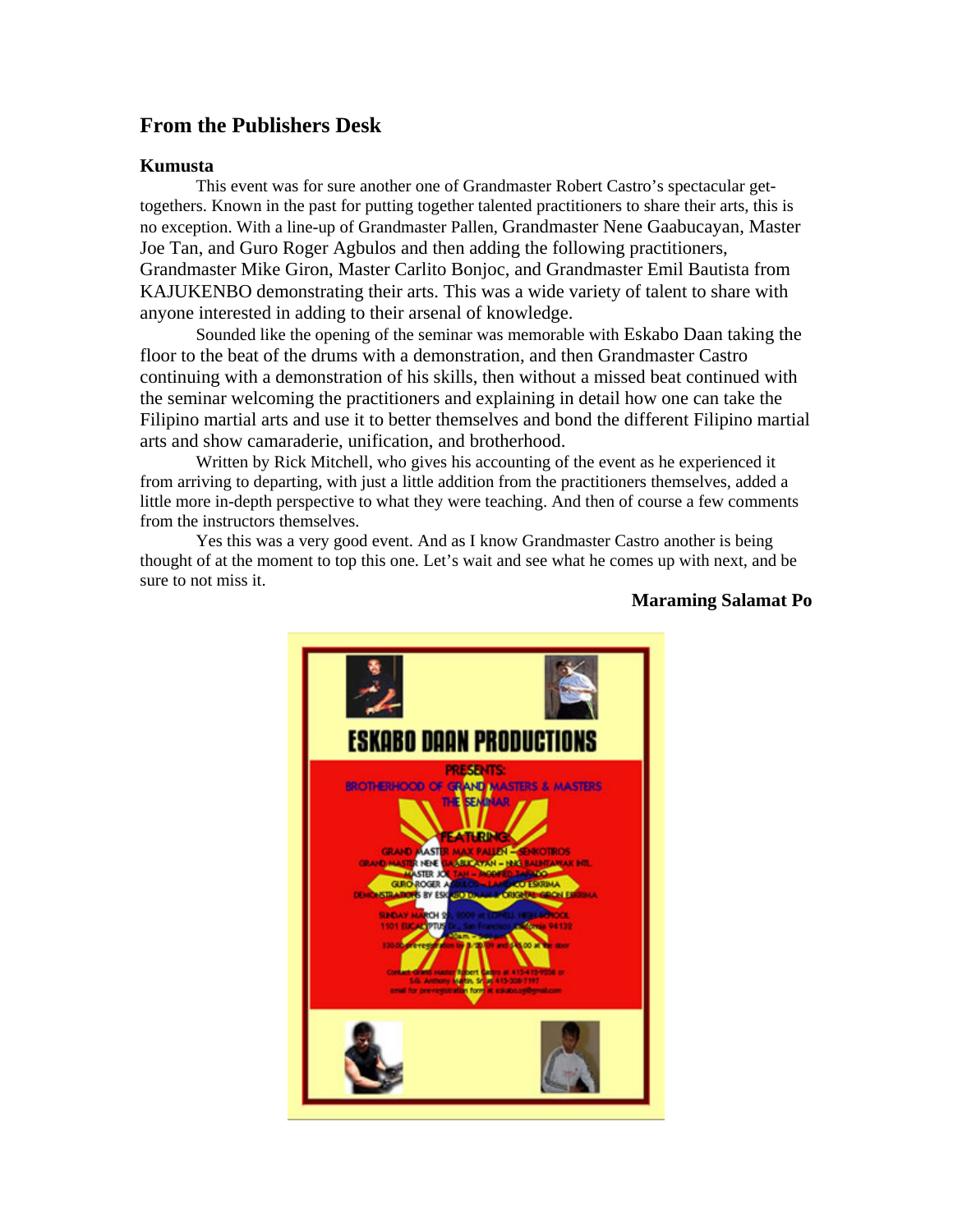**Brotherhood of Grandmasters & Masters** 

March 29, 2009 Lowell High School San Francisco, CA.

<span id="page-3-0"></span>**On the Road to Brotherhood Within the Filipino Martial Arts** 

By Rick Mitchell

**FMAdigest**: This is a personal account of Rick Mitchell with event instructors sections added.

**Grandmaster Robert Castro**: Eskabo Daan **Guro Roger Agbulos**: Lameco **Grandmaster Emil Bautista**: Nor. Cal. KAJUKENBO - Demonstration **Grandmaster Mike Giron**: OGE - Demonstration **Master Joe Tan**: Modified Tapado **Grandmaster Nene Gaabucayan**: Balintawak International **Master Carlito Bonjoc**: Mata sa Bagyo **Grandmaster Max Pallen**: Senkotiros

## **March 28, 2009 - Early Evening**

The warm, setting sun shined upon us as our minivan cruised across the San Francisco Bay Bridge. It was a welcome site. San Francisco weather had been forecasted as cold and rainy. We must have brought the warm weather with us from our home in Los Angeles! Soon we were driving through narrow, winding streets in San Francisco's Excelsior District and then pulled up in front of a series of older looking row houses.

All five of us exited the vehicle and stretched our bodies. Among us were Balintawak Eskrima Grandmaster Nonato "Nene" Gaabucayan (Founder of NNG Balintawak International and the youngest Grandmasters of the Balintawak style from Cebu) and Modified Tapado Master Joe Tan, as well as Lancelot Bausley, Lovejoy Pirante and Rick Mitchell (myself). Stepping out onto the sidewalk from one of the row of houses was Eskabo



Daan Grandmaster Robert Castro, our gracious host, who warmly greeted us and generously offered to accommodate us at his home. Grandmaster Castro was the organizer of and coordinator for an event in which we would participate the following day: The Brotherhood of Grandmasters and Masters Filipino martial arts Seminar.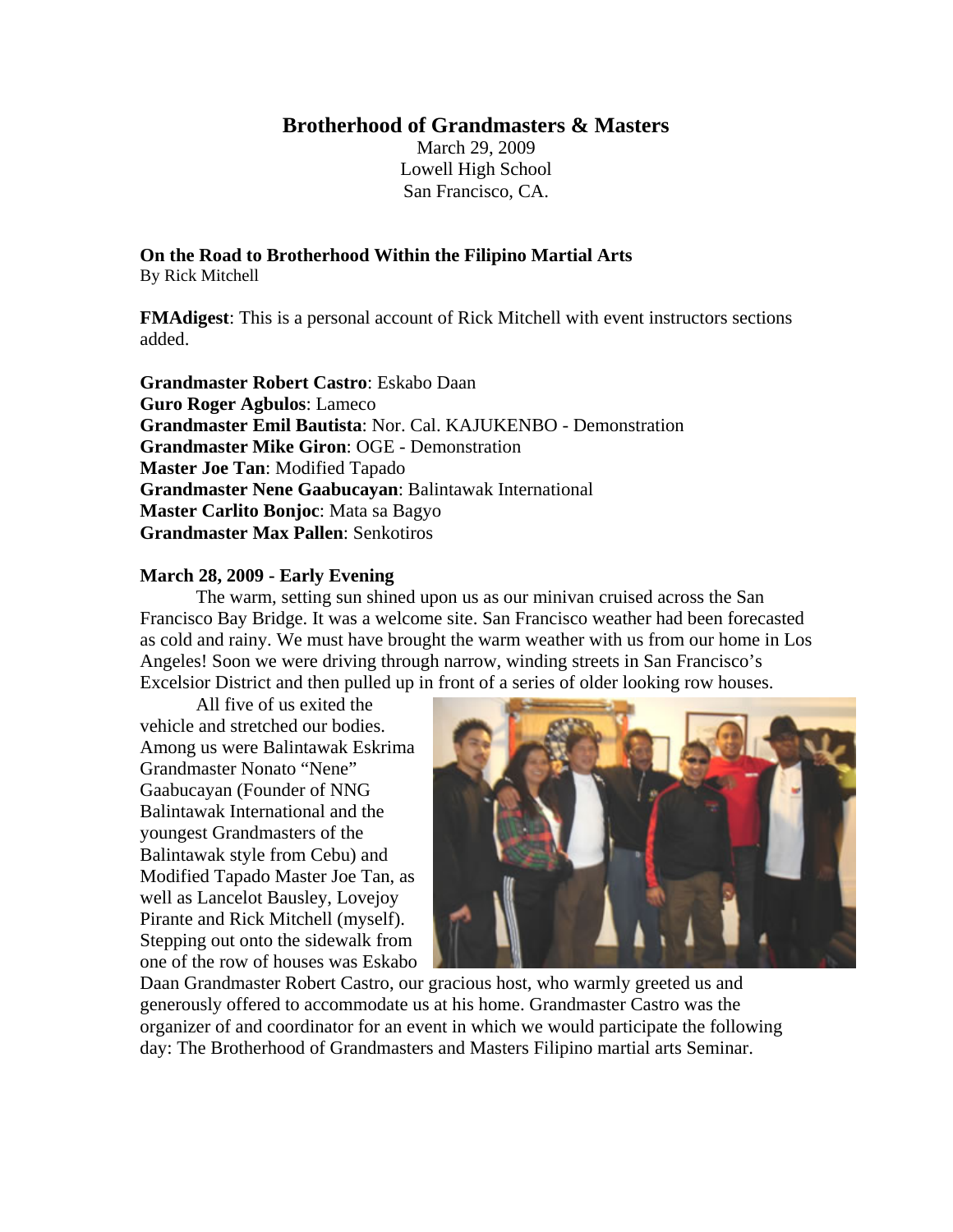#### **March 29, 2009 - Mid Morning**

After a good night's sleep, our group piled into the minivan and drove through the streets in the southern part of San Francisco to the event held at Lowell High School gymnasium. When we arrived, we were pleased to find a very good turn-out of about 160 participants in attendance.

Eskabo Daan started the seminar with a bang! With the drums sounding the beginning of the seminar, hearts pounding and feet moving to the rhythm of the Congo drums, Eskabo took to the floor in full force, setting the bar and pace for the day!



Grandmaster Castro then performed some take downs with Punong Guro Joseph Bautista, showing the versatility of Eskabo's transitions from weapons to empty hands. how one can apply locks and disarms at anytime you desire, depending on what you decide to do. Grandmaster Castro welcomed everybody to the event, talking to the audience and explaining in detail how one can take the Filipino martial arts and use it to better t hemselves and bond the different Filipino martial arts and show camaraderie, Showing how to do techniques with Espada y Daga with speed and precision, discussing unification, and brotherhood.



The first instructor was Guro Roger Agbulos who was representing the late Grandmaster Edgar Sulite's LAMECO Eskrima System. Guro Roger Agbulos described LAMECO principles and theory while demonstrating some fluid striking and footwork movements. He then, demonstrated the sparking swords with his partner. After that he showed give and take striking and blocking drills with single stick and let the students try them out.

Immediately following Guro Agbulos session, there was a demonstration by the instructors in their own right; Sifu Ray Bitagon a 5th degree under Grandmaster Bautista for the past 13 years. Sibak B. J. Villalon started Kajukenbo when he was 6 years old and earned his black belt in 2002 at the age of 17. Sibak Brandon Bitagon and Sibak Nathan Alvarez both student black belts started with Grandmaster when they were very young Northern California Kajukenbo Association, headed by Master Emil Bautista. Grandmaster Bautista performed microphone duty and emceed for his students,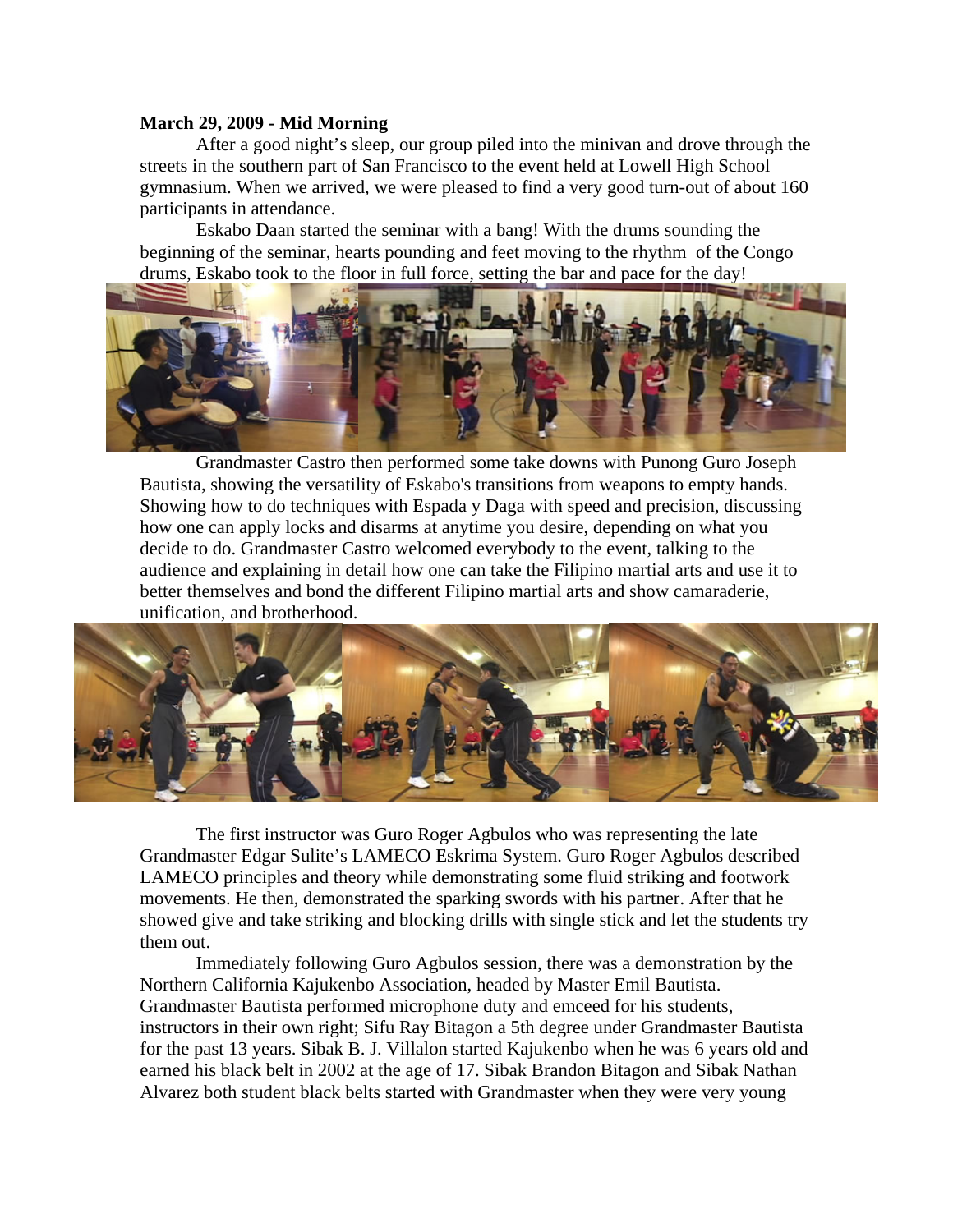and earned their black belts in 2005 and 2006 respectively, while Sisuk Jerrid Alvarez, having also started at a young age will be going up for his black belt within the next 2 years. Grandmaster Bautista will not make anyone a black belt until they are at least 17 or 18 years old.

They started out their demonstration with basic grab and punch techniques learned at the school and used to demonstrate various self-defense skills such as punches, their advanced skills and knowledge were brought to the fore by using their knowledge of pinpointing targets. While they showed this Grandmaster Bautista explained the finer points of locating targets and stressed their importance. Lastly they demonstrated their ability to finish off an opponent by taking him down and showing off their groundwork skills, which, along with groin techniques, are an important part of the Kajukenbo style. It looked as though the crowd understood and appr eciated the importance of groin shots when finishing up an opponent, one who had ev ery intention of hurting you or possibly your family. kicks, blocks and strikes. They moved on to stick and knife take-away techniques where

Another demonstration was presented by Gran dmaster Mike Giron, head of Original Giron Escrima system and son of the late Grandmaster Leo Giron. Grandmaster Giron's group teamed up with Chief Guro Lawrence Motta's of Bay Area Bahala Na group and together they demonstrated drills and techniques from the Bahala Na style.

After that, Master Joe Tan, assisted by Lancelot Bausley, gave a demonstration of the



Modified Tapado, a style of arnis which emphasizes the use of the long stick. Master Tan first explained that Modified Tapado was introduced in the Filipino martial arts gathering in San Francisco. Master Jose Valencia Tan with the assistance of Lancelot (FMA practitioner) performed a demonstration.



Introducing some applicable disarming techniques (long stick style)

 Master Tan emphasized that Tapado is a simple art of Long Stickfighting which originated and was founded on the island of Negros Occidental, Philippines. The Founder was Currently, this unique system is run by two Mike Vasquez and the Original Tapado Philippines under the leadership of the late Grandmaster Nono Mamar. Organizations: Modified Tapado International Founded by Grandmaster Long Stickfighting Association of the Grandmaster Bebing Lobrido.

The seminar primarily dealt with the basic principles and concepts. As explained, it is more important to narrate and enumerate the specific reasons for the two important strikes that govern the overall power of Tapado. Simplicity is what this system is all about. To "Finish" the job early is what Tapado means as translated from local dialect.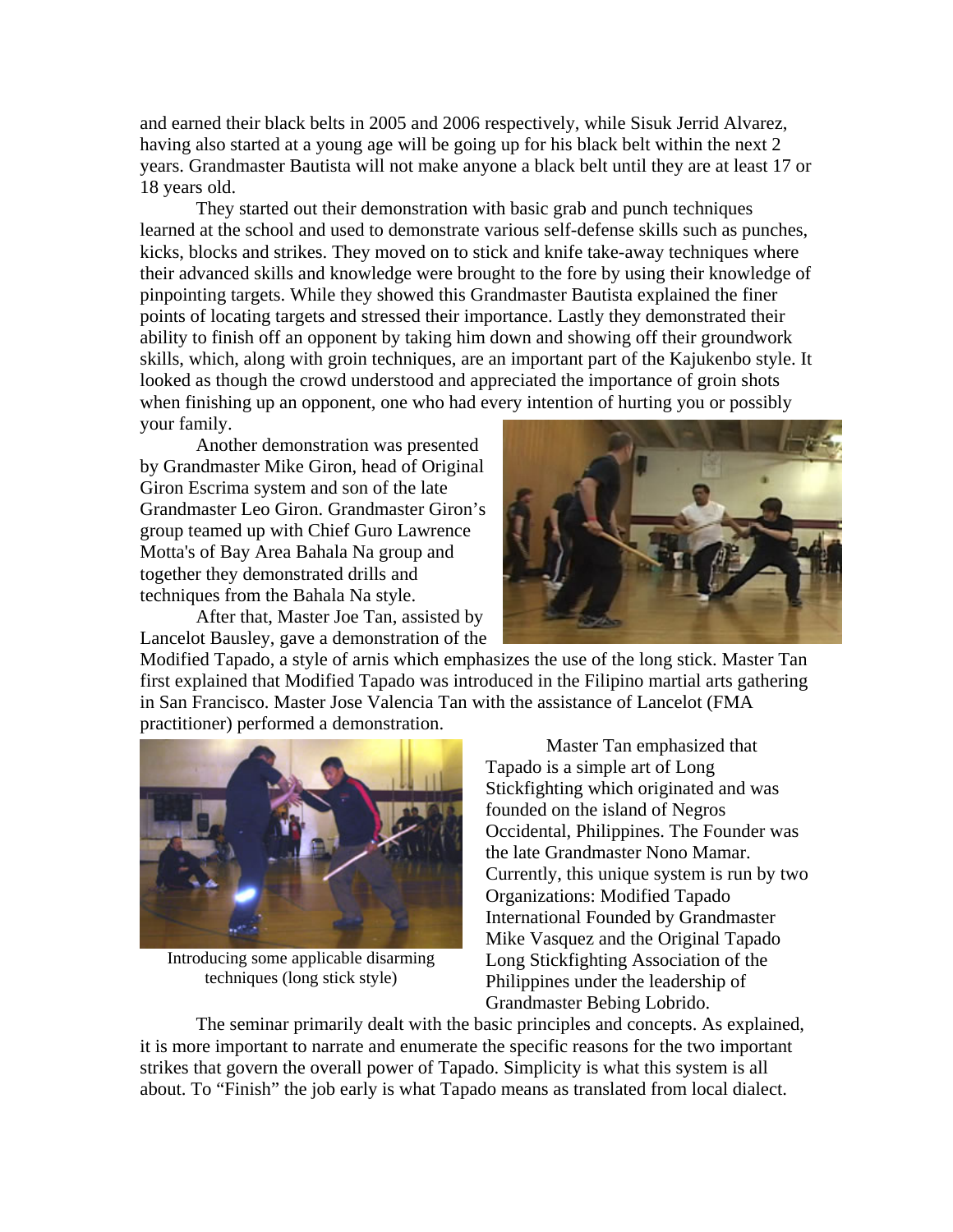There are no dancing or fancy movements in this art but just raw overpowering strikes. Stances, stick handling, footworks, various hands and body movements were al so discussed and demonstrated. Important principles of Controlling the Center Line, Continuing or Sustaining Pressures (Pigar), Salta or bouncing of the sticks, Interceptions and Tu rcido (twisting) were also explained and sampled.



Explaining the overpowering strikes used in Tapado

a two handed grip, the attacker swung his stick at Master Tan, who knocked instant the attacker's defenses were temporarily shut down. Master Tan took the opportunity and followed up with a counter strike, as the He then invited a volunteer to attack him with a stick about four feet in length that he handed them. Using the strike down with such force that the attacker felt a sharp vibration and shock in his hands that radiated through his arms and body. At that

demonstration continued, both Master Tan's and the attacker's sticks began cracking and splitting apart. Through this experience, the attacker gained a newfound respect for the power of Tapado! Master Tan finished up his demo by showing how to easily move in close on an opponent and use the long stick to execute simple locking and disarming techniques.



Master Tan demonstratio n Center Line Control

Note: Due to the lack of availability of long sticks, only very few participants and volunteers were able to experience the numbing and paralyzing power of Tapado strikes.

*(Interesting note: Master Joe also trained in the Vinas Style of arnis while in his hometown of* Bacolod City, Negros Occidental, Philippines. Coincidentally, he was also neighbors with the *late Mo dern Arnis Grand Master Remy Presas also trained with Vinas. During the '60s, Remy gave Master Joe the honor to draw the original diagrams contained in his first book, Modern Arnis: Philippine Stick Fighting.)*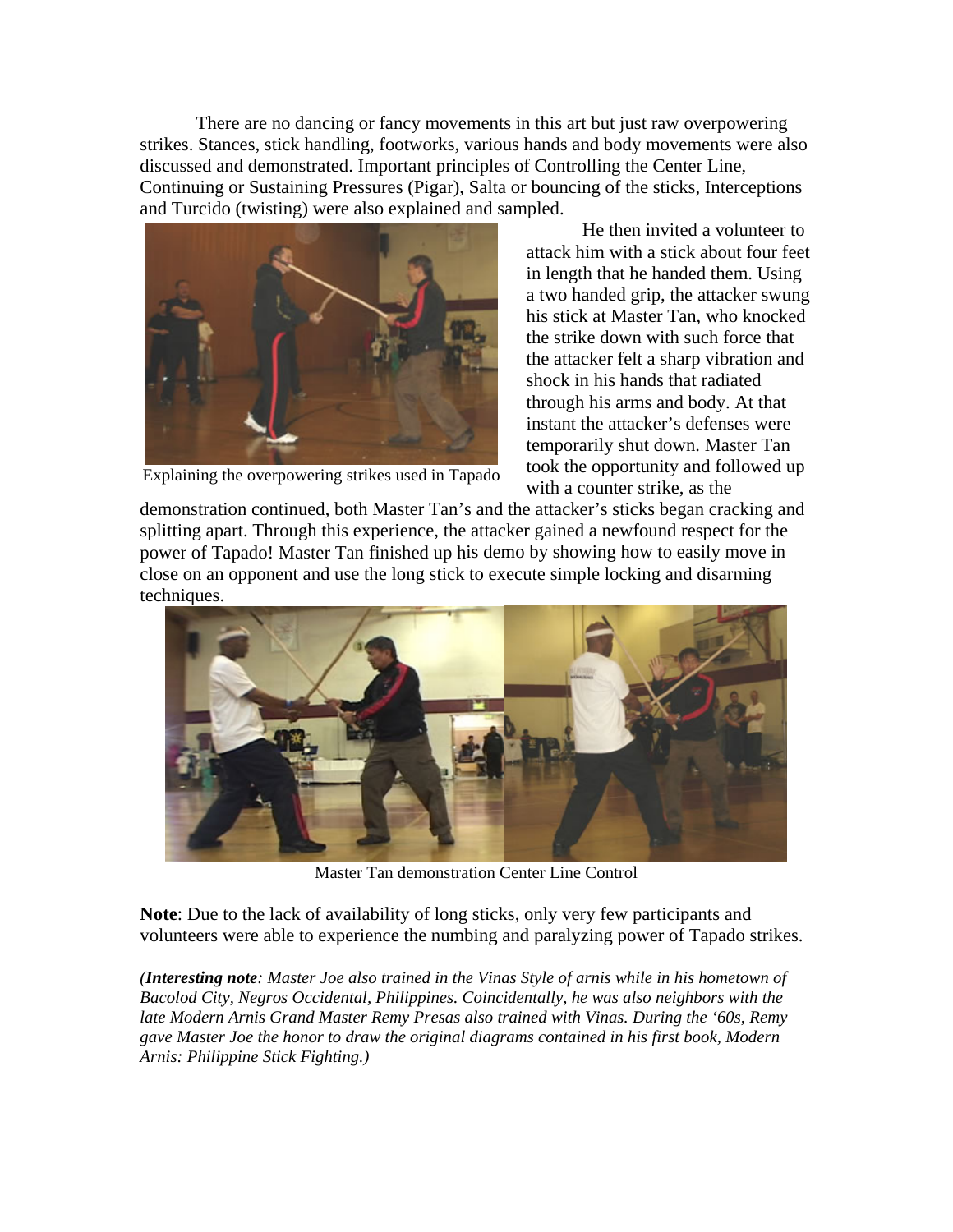The demonstrations continued with Grandmaster Lito Concepcion and his group , who gave a twenty minute presentation of Kombatan Arnis.





Grandmaster Castro introduces Grandmaster Gaabucayan

Next, it was Grandmaster Gaabucayan's Balintawak Group's turn to demonstrate. Grandmaster Gaabucayan created a new demonstration that he was excited to display before the public. First, he took a volunteer from the audience. Grandmaster Gaabucayan handed him a lightweight rattan stick and told him to try to crack a coconut hanging on a string that was attached to the end of a stick that Lancelot held in front of him. We told the audience that the coconut is about as hard as a human skull. The guy took a big wind-up, forcefully swung at the coconut and busted it apart.

feet apart facing each other and each held up a stick with a coconut hanging from the end of it. Grandmaster Gaabucayan crouched in to a fighting stance between us and Master Joe stood in front of him holding up a stick wi th a lemon dangling from the end of it. Grandmaster Gaabucayan announced that in a sw ift succession of blows, he was going to break open the two coconuts using no wind-up - only short, flick-of-the-wrist power - and then slice the lemon in half using his rattan stick. He snapped a backhand strike to his right and cleanly broke in half the coconut that L ancelot was holding. However, when he snapped his stick and hit the coconut I was holding, it didn't break apart - it only made a Then, Lancelot and I stood about eight

tiny crack in it. (That's one hard coconut!) So he smacked the coconut once again and this both hands and tilted my head back and let in time a big crack opened up and coconut juice started leaking out of it. I grabbed the coconut the coconut juice pour into my mouth. As I did that, Grandmaster Gaabucayan shuffled forward and swung his stick horizontally at

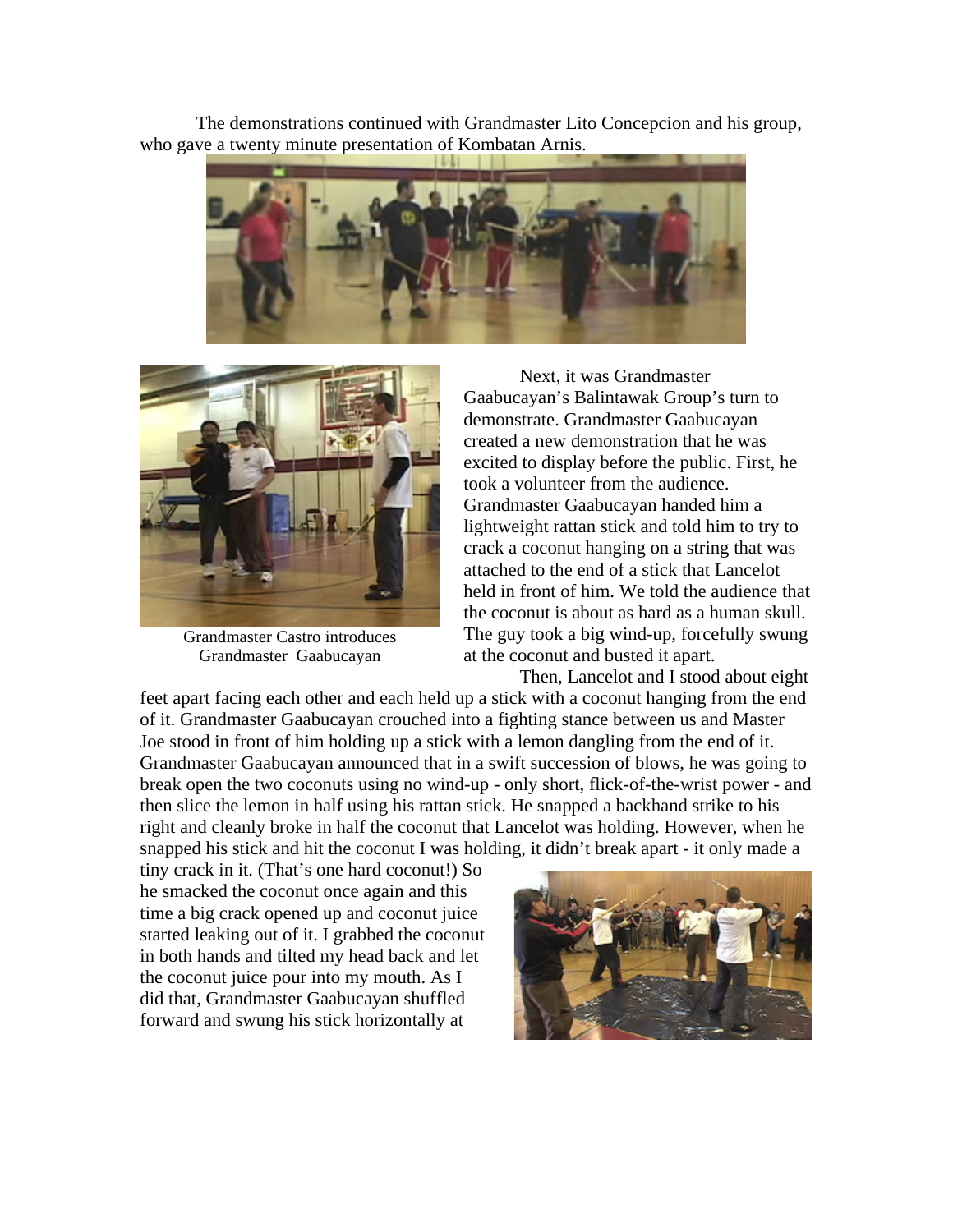the lem on slicing it perfectly in half. Only the dangling at the end of the string! The purpose of this demonstration was to prove that anytime during fast moving, close-quarter sparring, a skillful fighter is capable of generating tremendous speed, precision and power even from a very short distance and with no wind-up. top half of the lemon and the stem still remained

While coconut juice was being mopped from the hardwood gymnasium floor, we took a one hour break for lunch. Martial artists of different styles enjoyed mingling with one another as they ate delicious Filipino food that included barbequed ribs, chicken, rice and salad.









once ag ain hit center stage and used me as his partner. He showed how you can strike so that the end of your stick travels around your opponent's block and hits your intended target. To clearly show the application of the strike, he did his famous reaction test. He told a volunteer that he would try to strike them ten separate times on After lunch, Grandmaster Gaabucayan their upper arm. If they can block at least one of his strikes, they win the challenge. Grandmaster Gaabucayan held his stick in a back hand side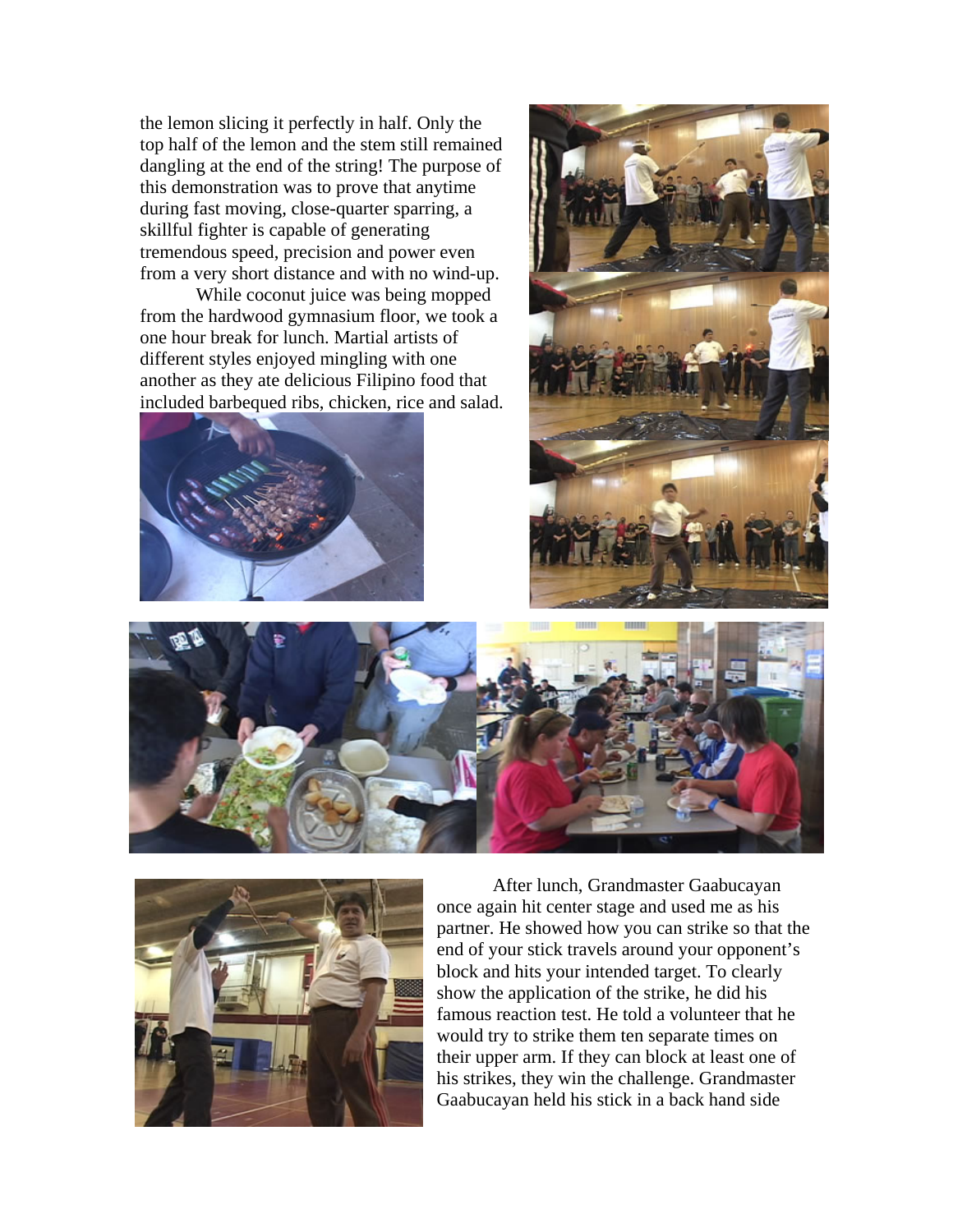ready position and struck at the volunteer's for ehand side ten times and they weren't able to block even one strike, even though they knew t he strike was about to come at them. Then he struck ten times at the back hand side and the same thing happened. Although their stick didn't have to travel very far, they c ouldn't block it. The strike was just so imperceptibly fast that in the volunteer's mind it didn't even register that Grandmaster Gaabucayan's stick had just moved until it was too late. This skill requires the body to be totally relaxed and the use of non-telegraph - y ou must give no warning signs or indications that your body is going to move.

Grandmaster Gaabucayan showed the quick and direct defense and counter movements and also the "Grouping System." The Grouping System was developed by Attorney Jose Villasin as a means to categorize various drills that the Great Grand Master Anciong Bacon used to teach students various important aspects of stick fighting. There are five main groups in the grouping system. Group one is Lifting and Clearing. Group Two is Lifting and Clearing with Head Movement. Group Three trains the student in body flexibility necessary for avoiding thrusts or pokes with the tip of the stick. Group Four is preparation for speed and reflex - it develops the student's ability to defend against fast blows aimed at different parts of the body. And Group Five is defending against punches or kicks while in a stick fighting motion.

Besides the groupings, he also showed sweeping, disarming, butting and pushing and pulling techniques. But the skill he taught to the students was the flicking exercise. He showed them how to do a solid block for either a forehand or backhand strike and then follow up with counter strike using a flick of the wrist. In addition, Grandmaster Gaabucayan showed them the secret of how they can swing their stick and strike around their opponent's block and easily hit their intended target: by turning their wrist at the last

instant before contact is made. Everyone seemed to be very enthusiastic about learning that.

Then after Grandmaster Gaabucayan's presentation, a special demonstration and seminar was presented by Master Carlito Bonjoc. Master Bonjoc., who is handicapped and confined to a wheelchair, gave an extraordinary demonstration. He displayed a great deal of confidence and control as he convincingly executed solid blocking, disarming, locking and takedown techniques.



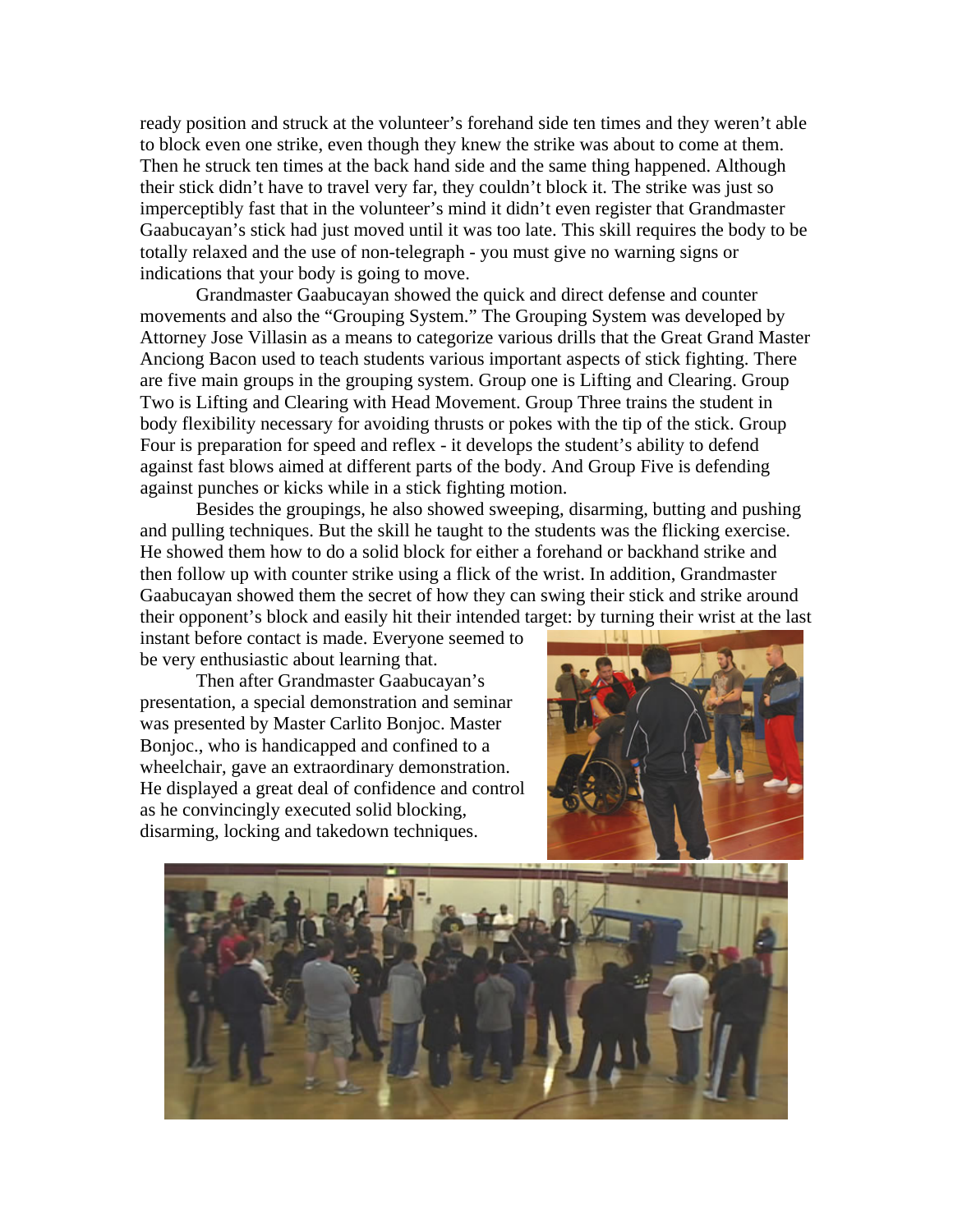

Last, but not least, Grandmaster Max Pallen took the floor. He discussed stick fighting strategy and theory of the Sinkotiro s Style, which was quite interesting. He also demonstrated a wide variety of stick, knife and empty hand striking, locking, throwing, disarming and sparring techniques.

Grandmaster, Masters and teachers of There were a lot of

California, Ver Villasin, son of the late Balintawak Grandmaster, Attorney Jose Villasin, different styles who culminated together, all under one roof for a day of brotherhood and sharing of knowledge, skills, stories, thoughts and ideas. There was Carlos Valdez representing the late Ralph Castro's Kenpo Karate in attendance. Also, from Vallejo, briefly introduced himself and made an announcement about his upcoming Villasin Balintawak Eskrima seminar.



The event concluded and we returned to Grandmaster Castro's house, ate leftovers from lunch and tasty chicken adobo that his lovely wife Angela made for everybody, chatted for a little while, took photos and then said our goodbyes.

Then I and the others in my group piled back into the minivan and drove back home that evening with many good thoughts and feelings. As we passed back over the Bay Bridge, I reflected on our short adventure that weekend. I also reminisced about the time when, in December of 2007, I drove up to San Francisco with Grandmaster Bobby Taboada, Founder of the Balintawak Cuentada System who is based in Charlotte, North Carolina, and also with Grandmaster Gaabucayan and Master Tan for the Brotherhood of Filipino Martial Arts Masters held at the same location. On that trip and on this recent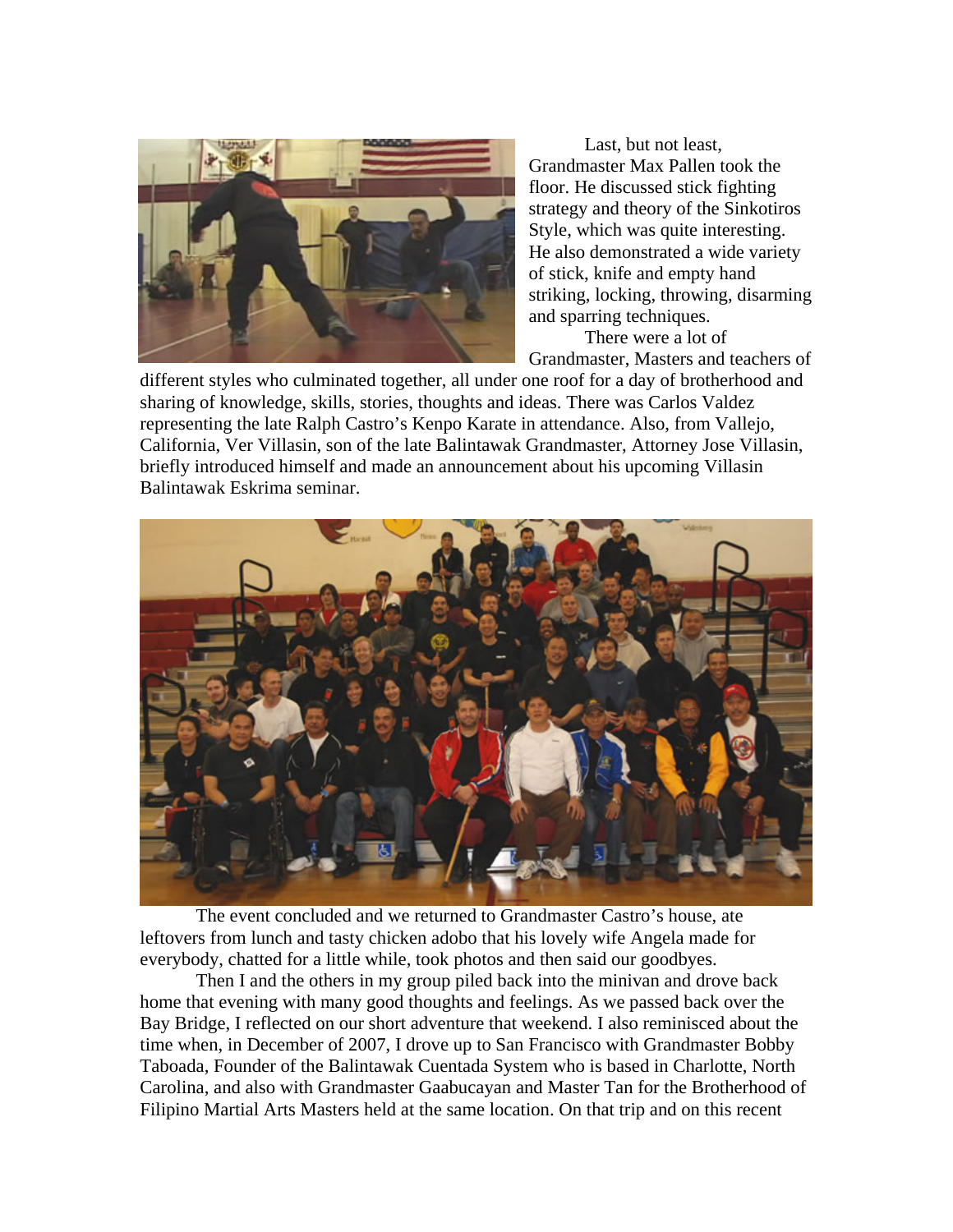one, we had a good time, made some new friends, and renewed old friendships. That's the way it should be because we are all part of the Filipino (and other) martial arts family. May the Brotherhood live on!

**Note**: Grandmaster Castro was on the microphone off and on all day during the seminar, introducing everyone at their allotted time, giving a ll the Grandmaster 's a special plug for their style and presence while adding charm and personality to each introduction to all the Grandmaster 's and Masters. The last part of the seminar, Grandmaster Castro told everyone there that for the last hour of the seminar that could wonder anywhere and have all the Grandmaster 's sign the certificates which were handed out to all that came and ask questions if any to all that taught and demonstrate that day. All in all it was awesome day, a day to remember.

Grandmaster Castro had around 30 of his students demonstrate and run the day's event.

Professor Carlos Valdez is from Grandmaster Rick Alemany's school of Kempo Valdez was the one who introduced Grandmaster Castro to Grandmaster Alemany and Karate. Who also has studied with Grandmaster Castro for the last 4 years. Professor created KATA 20.







Grandmaster Pallen Grandmaster Castro kickin' back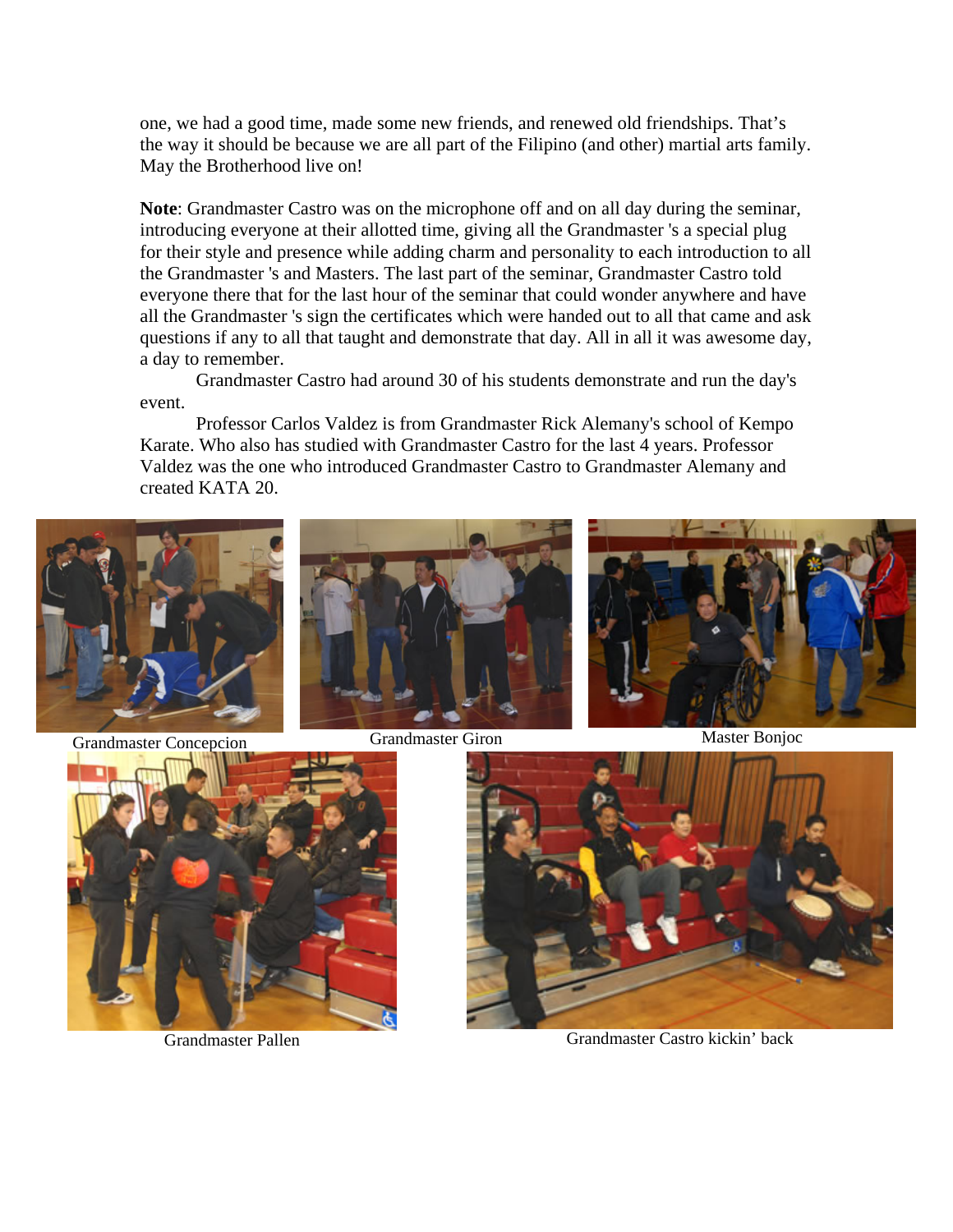## <span id="page-12-0"></span>**Some Final Comments**:

**Grandmaster Emil Bautista**: Grandmaster Bautista and his instructors thank Grandmaster Castro for inviting them to be a part of the days' festivities and allowing them show a small part of their Kajukenbo empty hand techniques.

**Master Joe Tan**: This propagation was made possible thru the invitation and persuasion of the organizer Grandmaster Robert Castro of Eskabo Daan who successfully put together the various Filipino martial arts Grandmasters and Masters of varied styles to highlight the Filipino Martial Arts.

**Grandmaster Mike Giron**: It was great to see so many distinguished Escrimadors under one roof presenting and sharing a multitude of Filipino martial arts styles. Thanks to Eskabo Productions for bringing together another great Filipino martial arts showcase to Northern California.

dynamic, entertaining as well as informative. I contacted Chief Guro Lawrence Motta of Bay Ar ea Bahala Na, in Martinez, CA. and asked him if he would join us, Original Giron Escrima system in doing a joint Demonstration at Lowell High School in San Francisco. When I was asked to provide a demonstration at this event I knew that it had to be He agreed and he played a major role in organizing the demonstration. A first, in Bahala Na history!

Two camps, Bahala Na Original Giron Escrima and Bay Area Bahala Na got together to unite and provide a demonstration to be remembered. We got great reviews and acknowledgements. Thanks again Eskabo Productions and Grandmaster Robert Castro for maintaining their mission of "Filipino martial arts Unity without Egos" which allowed this Bahala Na unification to happen.

**Grandmaster Robert Castro**: I would like to give special thanks to Manny Mellendez, Manager of Tiger Claw for their contribution and booth. Also special thanks to Brady Brazil for his booth and for showcasing Filipino artifacts and history of the Philippines, and his contribution.

Also I would like to give thanks to Prof essor Jay Dizon, Professor Harold Short, Professor Carlos Valdez, Master Fredyboy Dizon Master Joseph Camins for the snap shots of the seminar, student Brendon Hamilton for the DVD of the seminar and a very special thanks to Senior Guro Anthony Martin, Punong Guro Joseph Bautista, Punong Guro Tony Solano for a great lunch and especially Master Ray Cordova and daughter Janet Cordova and Lowell students, for without their help the event would not have been a success! Please forgive Grandmaster Castro, if he did not mention your name. You are all in my heart!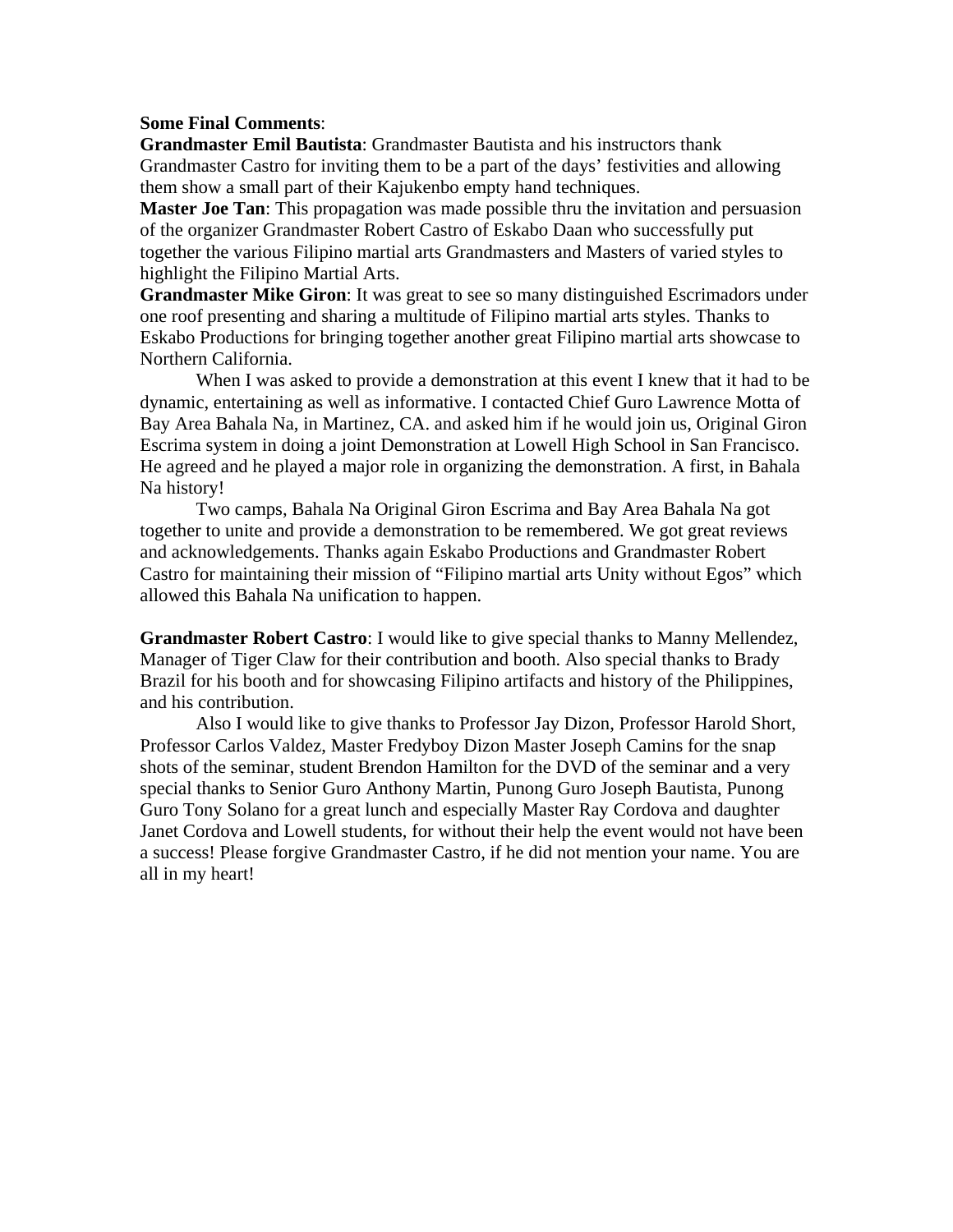## <span id="page-13-0"></span>**Instructors and Demonstrators:**

**Gran dmaster Robert Castro**: Eskabo Daan - www.eskabodaan.org **Guro Roger Agbulos**: Lameco - www.astiglameco.com Grandmaster Emil Bautista: Nor. Cal. KAJUKENBO - www.norcalheadquartersksdi.50megs.com Grandmaster Mike Giron: Original Giron Escrima Federation - www.originalgironescrima.com **Mast er Joe Tan**: Modified Tapado - mastertapadoarnis.com **Grandmaster Nene Gaabucayan: Balintawak International Mast er Carlito Bonjoc**: Mata sa Bagyo - www.bagyo.net Grandmaster Max Pallen: Senkotiros www.senkotiros.org www.senkotirosphilippines.com







**www.eskabodaan.org mastertapadoarnis.com www.originalgironescrima.com** 





**ww.astiglameco.com www.senkotiros.org w www.senkotirosphilippines .com**



**www.bagyo.net**